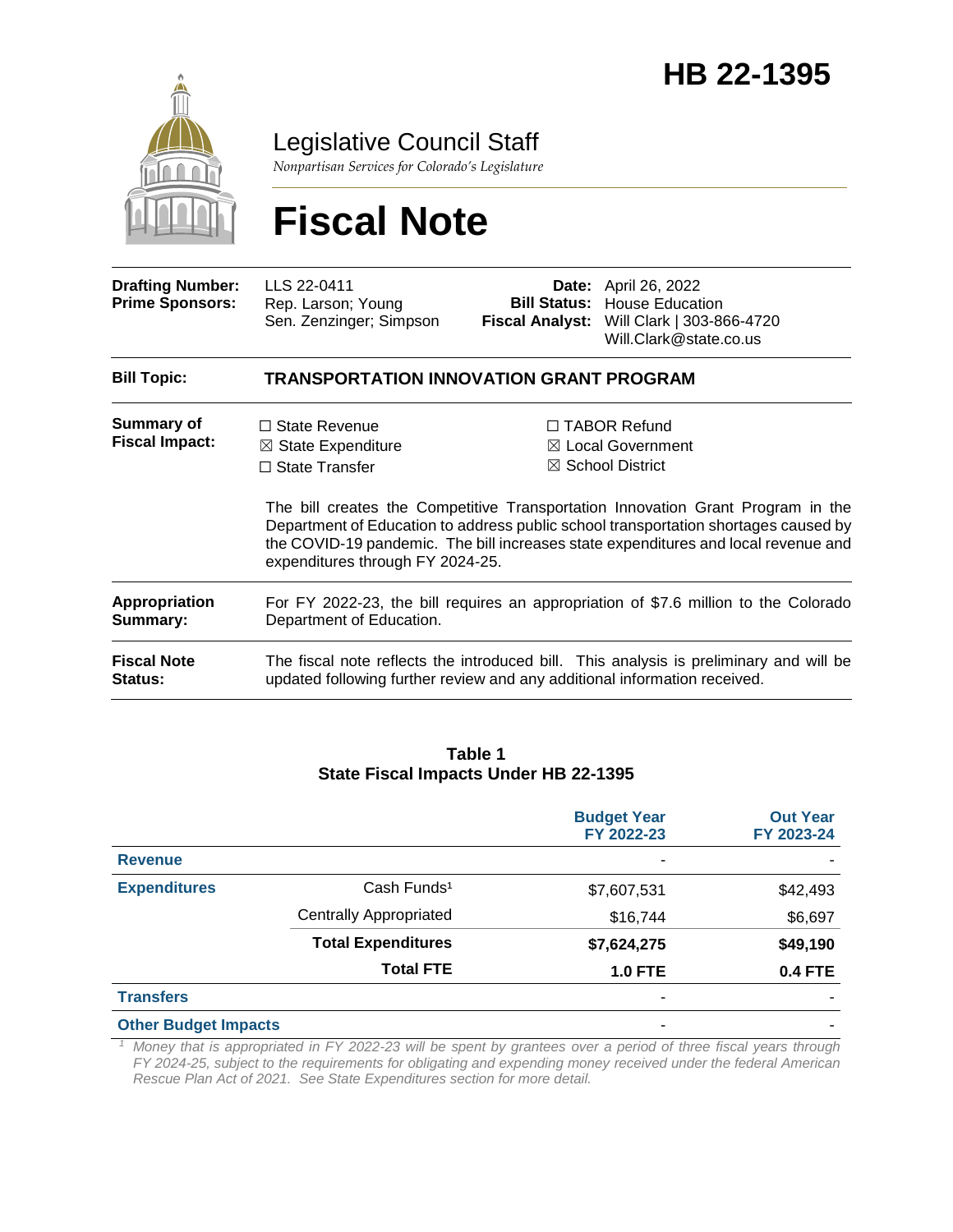## April 26, 2022 **HB 22-1395**

### **Summary of Legislation**

The bill creates the Competitive Transportation Innovation Grant Program in the Department of Education (CDE) to address public school transportation shortages resulting from the COVID-19 pandemic. The program will provide grants to develop and implement specified innovative solutions, strategies and services. The program is open to school districts, charter schools, tribal governments, local governments, and community organizations that partner with school districts.

CDE must distribute grants by April 1, 2023. The program provides one-time grants in FY 2022-23, and requires grantees to spend all grant funding before June 30, 2025. Grantees must submit annual reports to the CDE by August 1 of 2024 and 2025, with information about the solutions, strategies, and services developed and implemented with the grant money. The CDE is required to submit annual reports about the program to the General Assembly by August 30 of 2024 and 2025. The program is repealed July 1, 2026.

**Funding.** The bill directs the General Assembly to appropriate funding in FY 2022-23 from the Revenue Loss Restoration Cash Fund to the CDE for the grant program. CDE may use up to two percent for administrative expenses. This appropriated funding is available for expenditure by the program grantees in subsequent fiscal years, including spending or obligating these appropriations by December 30, 2024.

### **State Expenditures**

The General Assembly, at its discretion, may decide how much funding to allocate to the program. The fiscal note assumes that the bill increases state expenditures in the CDE by \$7.5 million in FY 2022-23 and \$49,190 in FY 2023-24 from the Revenue Loss Restoration Cash Fund. Expenditures are shown in Table 2 and detailed below.

|                                             | FY 2022-23     | FY 2023-24 |
|---------------------------------------------|----------------|------------|
| <b>Department of Education</b>              |                |            |
| <b>Personal Services</b>                    | \$74,981       | \$29,993   |
| <b>Operating Expenses</b>                   | \$1,350        |            |
| <b>Capital Outlay Costs</b>                 | \$6,200        |            |
| <b>Transportation Specialist Contractor</b> | \$25,000       | \$12,500   |
| Grant Awards <sup>2</sup>                   | \$7,500,000    |            |
| Centrally Appropriated Costs <sup>1</sup>   | \$16,744       | \$6,697    |
| <b>Total Cost</b>                           | \$7,624,275    | \$49,190   |
| <b>Total FTE</b>                            | <b>1.0 FTE</b> | $0.4$ FTE  |

#### **Table 2 Expenditures Under HB 22-1395**

<sup>1</sup> *Centrally appropriated costs are not included in the bill's appropriation.*

<sup>2</sup> *Grant awards are shown in FY 2022-23, but may be spent in subsequent years.*